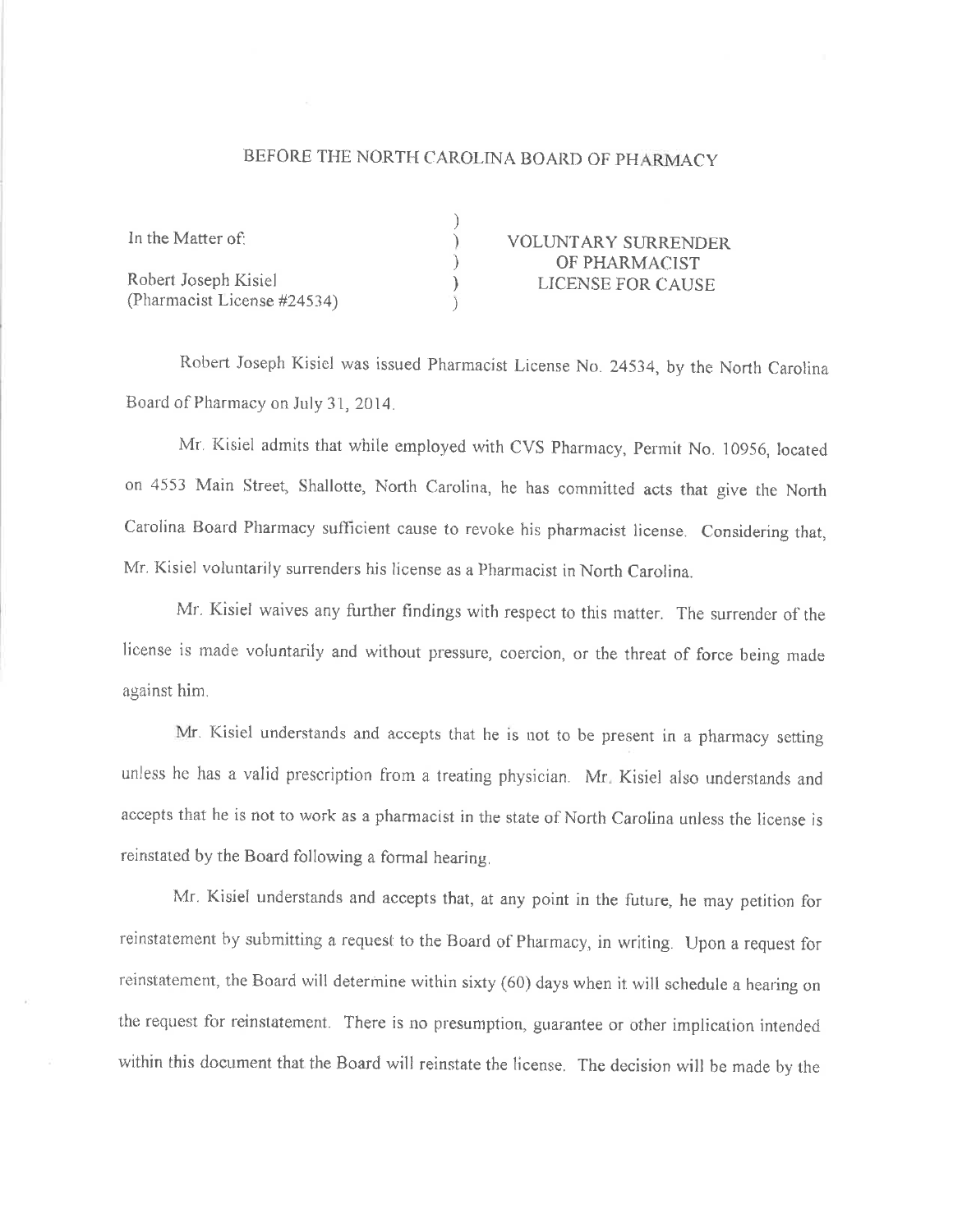Board based on consideration of all available evidence presented at a formal hearing before the Board. The license will not be returned until and unless the Board issues a reinstatement order after any formal hearing.

This the  $\lambda^{7}$  day of  $M$   $\alpha$  , 2016.

Reye

Robert Joseph Kisiel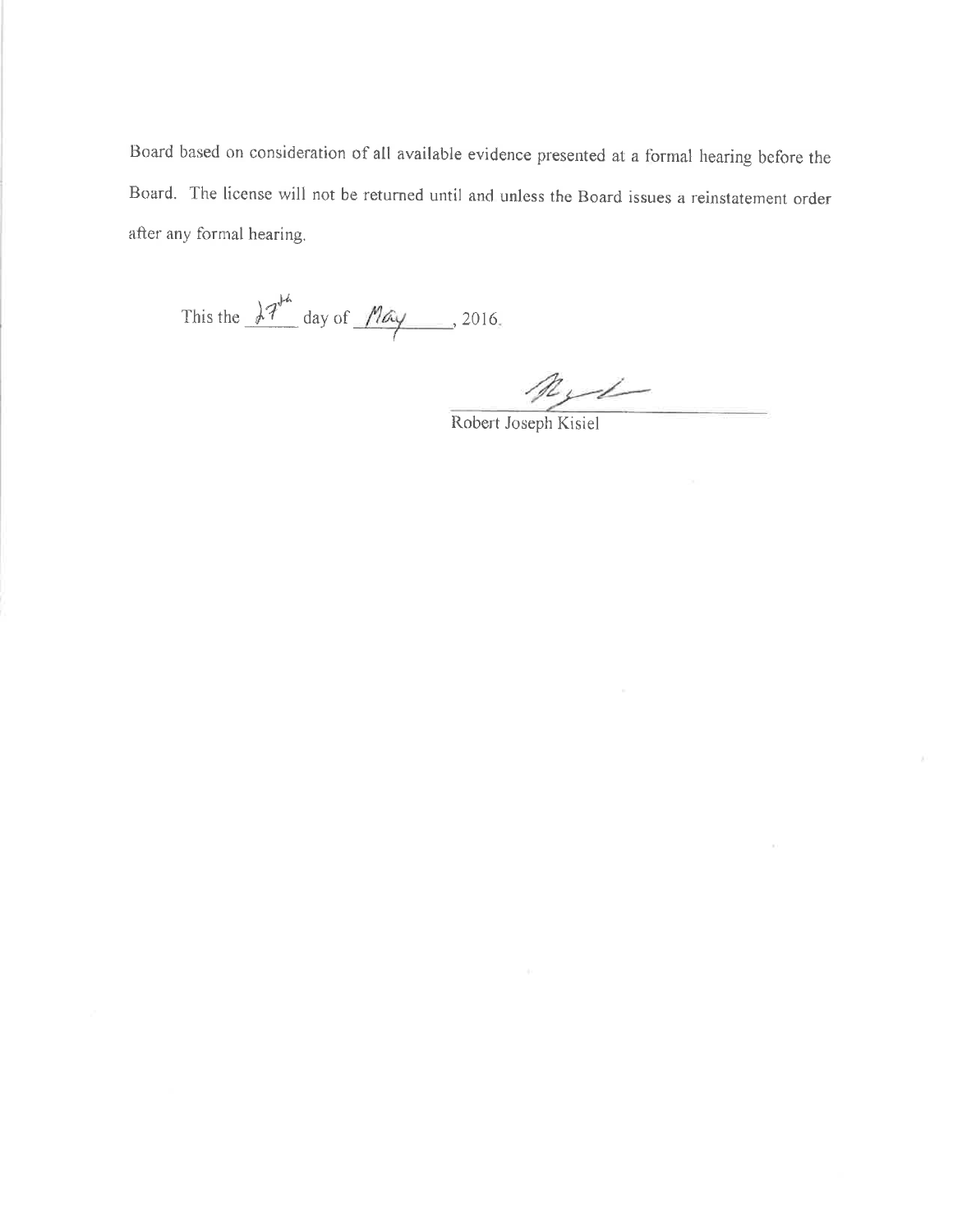## **CERTIFICATE OF SERVICE**

The undersigned hereby certifies that on the  $21$  day of  $\mu$ ay 1016 a copy of this Voluntary Surrender, Pharmacist License No. 24534, was served upon Respondent Robert Joseph Kisiel.

W

Maria Fabiano Investigator, NC Board of Pharmacy Office of Investigations and Inspections